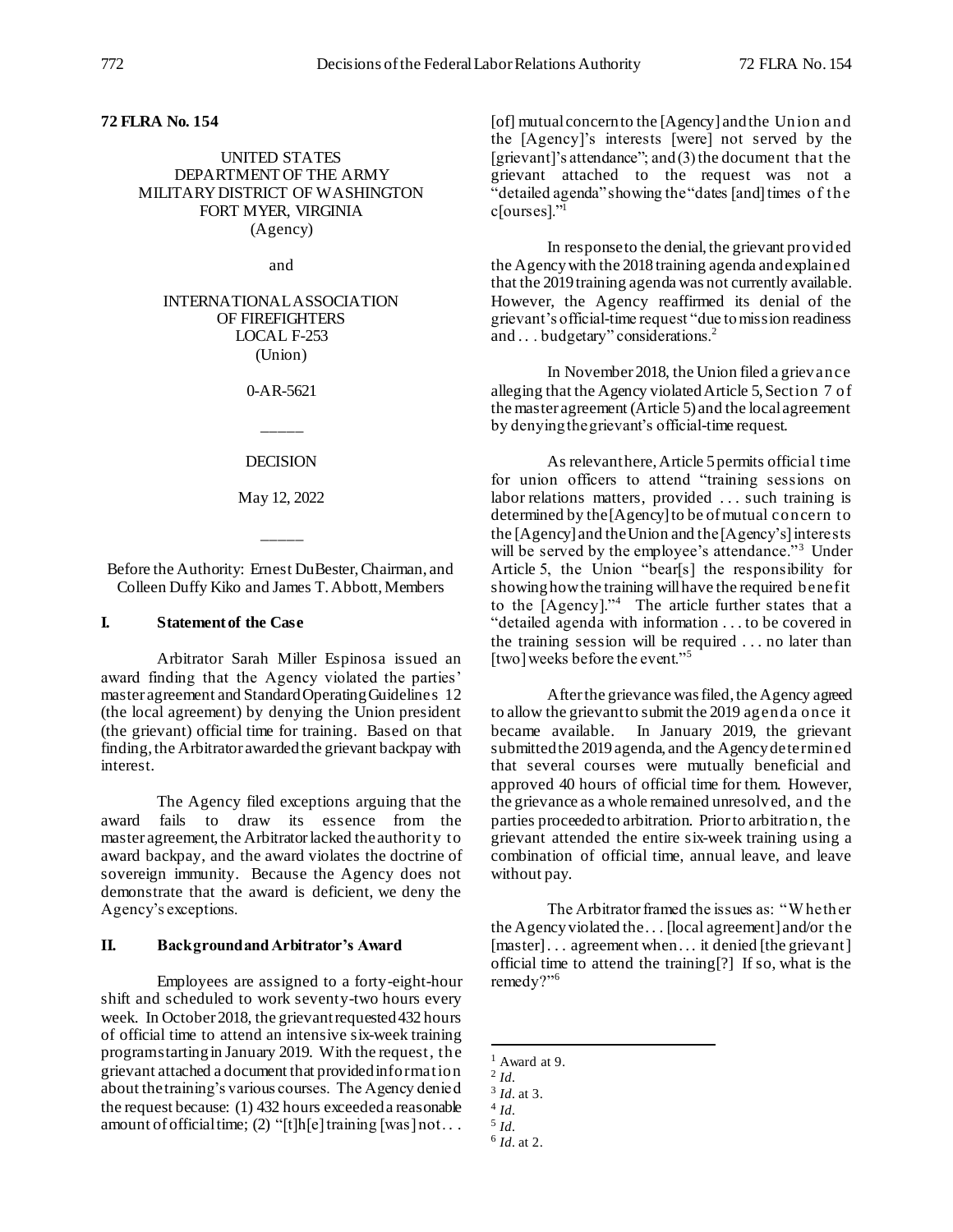Before the Arbitrator, the Agency argued that the grievant's request was unreasonable given that the local agreement limited official-time usage per calendar year. The Arbitrator observed that the local agreement unambiguously provided each Union officer "a total of 120 [hours] per calendar year of [o]fficial [t]ime [for training]."<sup>78</sup> Thus, the Arbitrator concluded that "the maximum amount" of official time available to the grievant was 120 hours.<sup>9</sup> Because the Agency had granted the grievant forty hours of official time to attend the training, the Arbitrator's analysis focused on whether the Agency violated Article 5 by denying the grievant an additional eighty hours.

Regarding Article 5's requirement that the training be of "mutual concern" to the Agency and Union, the Arbitrator noted that the Agency conceded that at least some training courses were of mutual interest by granting the grievant forty hours of official time.<sup>10</sup> The Arbitrator then examined the 2019 agenda and found that it "reveal[ed] a number of additional [courses] accurately described as labor relations training."<sup>11</sup> Comparing these courses against similar courses for which the Agency had previously granted other Union officers' official-time requests, the Arbitrator determined that the Union met its burden of proof under Article 5.

Next, the Arbitrator addressed the Agency's argument that the grievant "failed to provide a[n agenda] two weeks before the training" as Article 5 required.<sup>12</sup> The Arbitrator found that the grievant submitted the 2018 agenda "well in advance of the two-week time frame," and the training agenda was "substantially the same from year to year."<sup>13</sup> In addition, the Arbitrator found that the 2019 agenda "was not provided to participants until the program began"; the grievant provided that agenda to the Agency "as soon as it became available"; and, "most consequentially, the Agency itself agreed to allow [the grievant] to submit the agenda when [the grievant] received it."<sup>14</sup> Based on this evidence, the Arbitrator found the Agency's argument that the grievant untimely submitted the 2019 agenda was "without merit."<sup>15</sup>

l

<sup>15</sup> *Id.*

On April 22, 2020, the Agency filed exceptions to the award,<sup>20</sup> and on May 21, 2020, the Union filed its opposition.

to consider a request for attorney fees.<sup>19</sup>

l

<sup>7</sup> *Id.* at 6, 19.

<sup>8</sup> Member Abbott notes he would be remiss if he did not comment on the number of hours disputed in this case. 120 hours of annual training simply do not promote an effective and efficient government. 120 hours amounts to fifteen days o f annual training – available only to union officials. Few federal employees, if any, are guaranteed 15 days a year of training.

<sup>9</sup> *Id.* at 20.

<sup>10</sup> *Id.* at 17.

<sup>11</sup> *Id.* at 20 n.3.

<sup>12</sup> *Id.* at 20. <sup>13</sup> *Id.* 

 $^{14}\,Id.$ 

Based on the above, the Arbitrator concluded that the Agency violated Article 5 and the local agreement by not granting the grievant 120 hours of official time.<sup>16</sup> As a remedy, the Arbitrator directed the Agency to make the grievant whole by awarding backpay with interest pursuant to the Back Pay Act (the Act). $17$ Specifically, the Arbitrator directed the Agency pay the grievant "with an amount equal to all or any part of the pay, allowances, or differentials . . . which [the grievant] normally would have earned or received had [eighty] hours of official time been granted in lieu of leave without pay."<sup>18</sup> The Arbitrator retained jurisdiction

<sup>&</sup>lt;sup>16</sup> *Id.* at 22 (finding that the Agency "committed an unjust if ied or unwarranted personnel action" which "resulted in the reduction of the [grievant]'s pay").

<sup>17</sup> 5 U.S.C. § 5596. <sup>18</sup> Award at 23.

<sup>&</sup>lt;sup>19</sup> *Id.* at 22 ("The Arbitrator retains jurisdiction to ... consider a Union petition for the award of attorney fees pursuant to the Back Pay Act.").

 $20$  The Agency filed an exceptions form that states the Agency's "closing statement will be attached." Exceptions at 6-7. However, the Agency did not actually attach an exceptions brief. Thus, we consider only the contentions the Agency made within the form. *See U.S. Dep't of VA, Health Res. Ctr., Topeka, Kan.*, 71 FLRA 583, 584 n.6 (2020). The Agency also requests an expedited, abbreviated decision. *See* Exceptions at 7. After considering the circumstances of this case, includin g its complexity, potential for precedential value, and dissimilarity to other, fully detailed decisions involving the same or similar issues, we determine that an expedited, abbreviated decision is not appropriate. Accordingly, we deny the Agency's request. *See AFGE, Nat'l INS Council*, 69 FLRA 549, 550 (2016); *see also AFGE, Loc. 1148*, 70 FLRA 712, 713 n.8 (2018) (then-Member DuBester concurring).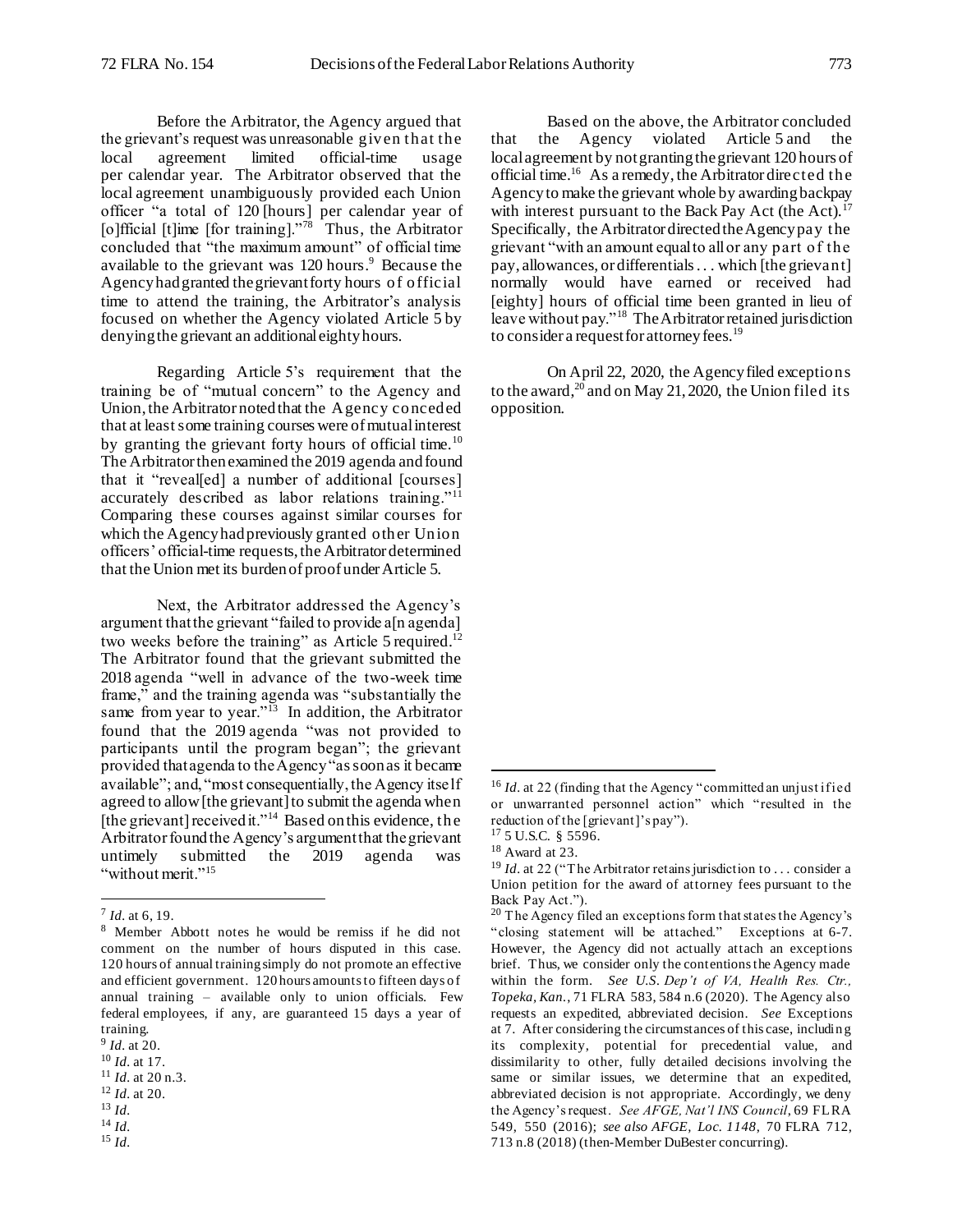## **III. Analysis and Conclusions**

### A. The award draws its essence from the master agreement.

The Agency argues that the award fails to draw its essence from Article 5 in several respects.<sup>21</sup> As noted above, Article 5places the burden on the Union to s how "how the training will have the required benefit" to the Union and the Agency.<sup>22</sup> It also requires that a "detailed [training] agenda" be provided "no later than [two] weeks before the event."<sup>23</sup>

First, the Agency argues that "[t]he Arbitrator failed to hold the Union to its burden of proving how the requested official time was of mutual benefit" under Article 5.<sup>24</sup> But the Arbitrator explicitly considered Article 5 and determined that the Union met its burden.<sup>25</sup> The Agency's argument merely disagrees with the Arbitrator's evaluation of the evidence s upporting that determination—such as the Arbitrator reviewing the 2019 agenda and concluding that the Agency had previously approved official-time requests for similar training courses.<sup>26</sup> Therefore, we find that the Agency's argument does not establish that the award fails to draw its essence from the master agreement.<sup>27</sup>

Second, the Agency asserts that the Arbitrator erred in finding that the grievant's submission of the 2018 agenda complied with Article  $5.^{28}$  There is no dispute that the grievant submitted the 2018 agenda "well in advance" of the 2019 training and that agenda was substantially similar to the  $2019$  agenda.<sup>29</sup>

l

Moreover, the 2019 agenda was not available before the training began, and the Agency agreed to review the 2019 agenda after the training began.<sup>30</sup> Once the grievant provided the 2019 agenda, the Agency accepted it and subsequently granted the grievant forty hours of official time.<sup>31</sup> Given this evidence, we find that the Arbitrator's conclusion regarding the grievant's submission of the training agenda is not irrational, unfounded, implausible, or in manifest disregard of Article 5.<sup>32</sup>

Third, the Agency contends that the Arbitrator showed a manifest disregard for Articles 5and 29 of the master agreement by awarding backpay and attorney fees that the Union did not raise as an issue when it filed the grievance.<sup>33</sup> Article 29 states, in relevant part, that "[t]he Arbitrator shall have no authority to add to or modify any terms of this [a]greement and shall limit the findings to the issue[s] submitted to [a]rbitration."<sup>34</sup> The Agency fails to explain how Articles 5or 29 limit the Arbitrator's ability to award remedies. Nor does the plain wording of either article limit the Arbitrator's remedial authority.<sup>35</sup> Moreover, the Arbitrator did not award attorney fees; instead, the Arbitrator merely retained jurisdiction to consider an attorney-fee petition.<sup>36</sup> Accordingly, the Agency fails to demonstrate that the Arbitrator showed a manifest disregard of the agreement when awarding backpay with interest.<sup>37</sup>

Therefore, we deny the Agency's essence exceptions.

> B. The Arbitrator did not lack the authority to award backpay.

In its exceeded-authority exception, the Agency argues that the Arbitrator lacked the authority to award backpay with interest because the grievance did not

 $21$  The Authority will find that an arbitration award is deficient as failing to draw its essence from a collective-bargaining agreement when the excepting party establishes that the award: (1) cannot in any rational way be derived from the agreement; (2) is so unfounded in reason and fact and so unconnected with the wording and purposes of the agreement as to manifest an infidelity to the obligation of the arbitrator; (3) does not represent a plausible interpretation of the agreement; or (4) evidences a manifest disregard of the agreement. *U.S. Small Bus. Admin.*, 70 FLRA 525, 527 (2018) (then-Member DuBester concurring, in part, and dissenting, in part). The Authority has found that an award does not fail to draw its essence from the parties' agreement where the excepting party challenges the arbitrator's evaluation of the evidence. *See AFGE, Loc. 2516*, 72 FLRA 567, 570 (2021) (*Loc. 2516*).

 $22$  Award at 3.

<sup>23</sup> *Id.*

<sup>&</sup>lt;sup>24</sup> Exceptions at 5. <sup>25</sup> Award at 17, 20.

<sup>26</sup> *Id.* at 20 n.3.

<sup>27</sup> *See Loc. 2516*, 72 FLRA at 570 (denying essence exception arguing that the arbitrator incorrectly concluded that party failed to present sufficient evidence to support its case).

 $28$  Exceptions at 5.

 $29$  Award at 20.

<sup>30</sup> *Id.*

<sup>31</sup> *Id.* 

<sup>32</sup> *See U.S. Dep't of VA, Denver Reg'l Off.*, 70 FLRA 870, 871 (2018) (then-Member DuBester concurring) (denying essence exception for failure to demonstrate that the arbitrator's interpretation was not plausible).

<sup>33</sup> Exceptions at 5.

<sup>34</sup> Award at 4.

<sup>35</sup> *See id.* at 3-5.

<sup>&</sup>lt;sup>36</sup> *Id.* at 22 ("The Arbitrator retains jurisdiction to . . . consider a Union petition for the award of attorney fees pursuant to the Back Pay Act.").

<sup>37</sup> *See U.S. DHS, U.S. CBP, El Paso, Tex.*, 72 FLRA 293, 295 (2021) (*CBP*) (Member Kiko concurring; Member Abbott concurring) (finding the excepting party failed to identify any specific language that demonstrated that the arbitrator's interpretation of the parties' agreement was irrational, implausible, unfounded, or in manifest disregard of the agreement); *id.* at 296 (denying attorney-fee exception as premature because the arbitrator only retained jurisdiction to consider a petition for attorney fees).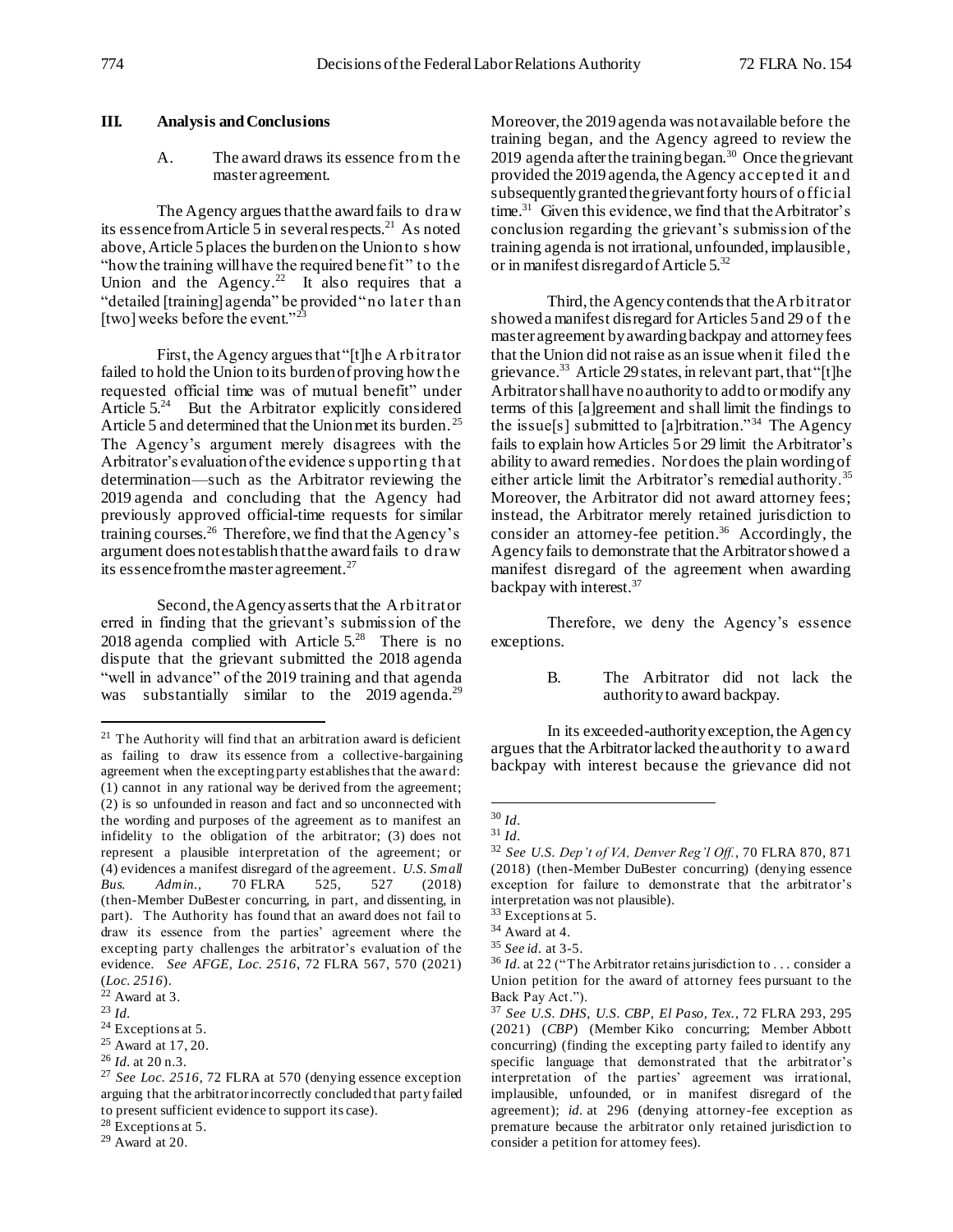l

request backpay.<sup>38</sup> As relevant here, the Authority will find that arbitrators exceed their authority when they disregard specific limitations on their authority.<sup>39</sup> W hen an exception concerns whether the remedy awarded by the arbitrator exceeded the arbitrator's authority, both the Authority and Federal courts have consistently emphasized the broad discretion to be accorded arbitrators in the fashioning of appropriate remedies.<sup>40</sup>

Here, the Agency does not identify any contractual limitation on the Arbitrator's authority to provide a remedy for a violation of the master or local agreement. $41$  Moreover, the issue the Arbitrator framed included the question of an appropriate remedy if the Agency violated the master agreement or the local agreement by denying the grievant official time.<sup>42</sup> Thus, the awarded remedy – backpay with interest – is directly responsive to the issues before the Arbitrator, and we deny this exception.<sup>43</sup>

## C. The remedy is not contrary to the doctrine of sovereign immunity.

The Agency argues that the backpay remedy is contrary to the doctrine of sovereign immunity.<sup>44</sup> Under

l

the doctrine of sovereign immunity, the United States is immune to lawsuits except to the extent that the government waivesthat immunity*.* <sup>45</sup> Consequently, an arbitration award that requires an agency to provide monetary damages to a union or employee must be supported by statutory authority by which the government has permitted itself to be sued.<sup>46</sup> The Act constitutes a waiver of sovereign immunity.<sup>47</sup>

Here, the Agency claims that the remedy violates the doctrine of sovereign immunity, but the Agency fails to challenge the Arbitrator's award of backpay under the Act.<sup>48</sup> The Arbitrator awarded backpay after finding the grievant was improperly denied official time, $49$  and the Authority has found that backpay is an appropriate remedy under the Act when an employee is improperly denied official time.<sup>50</sup> Because the Agency does not successfully dispute the Arbitrator's conclusion that the Agency improperly denied the grievant official time, the Agency does not challenge the Arbitrator's basis for awarding backpay under the Act. Since the backpay remedy remains undisturbed, and the

<sup>38</sup> Exceptions at 6 ("The Arbitrator disregarded specific limitations . . . [by] award[ing] backpay with interest . . . ."). <sup>39</sup> *SSA, Off. of Hearings Operations*, 71 FLRA 589, 590 n.9 (2020) (*SSA*) (then-Member DuBester dissenting in part on other grounds).

<sup>40</sup> *See id.* 

<sup>41</sup> *See* Exceptions at 6-7.

<sup>42</sup> Award at 2 (framing the issues as whether the Agency violated the master or the local agreement by denying the grievant official time and, "[i]f so, what is the remedy?").

<sup>43</sup> *See U.S. Dep't of VA, Nashville Reg'l Off., VA Benefits Admin*., 72 FLRA 371, 374 (2021) (Member Abbott concurring) (denying exceeded-authority exception where the remedy was directly responsive to the issues that the arbitrator adopt ed an d framed); *SSA*, 71 FLRA at 590 (denying exceeded-authority exception because the excepting party "d[id] not identify an express contractual limitation on the [a]rbitrator's autho rity t o provide a remedy"). The Agency also contends that the Arbitrator lacked the authority to award eighty hours of backpay because the grievant had previously used fourteen and a half hours of official time. Exceptions at 6. However, this contention does not show that the Arbitrator failed to resolve an issue submitted to arbitration, resolved an issue not submitted to arbitration, disregarded specific limitations, or awarded relief to persons not encompassed by the grievance. *See AFGE, Loc. 3917*, 72 FLRA 651, 654 n.39 (2022) (Chairman DuBester concurring) (denying exceeded-authority exception because t h e excepting party failed to address the standard for determining whether arbitrators exceeded their authority). Thus, we deny this exception.

<sup>44</sup> Exceptions at 6. The Union asserts that §§ 2425.4(c) and 2429.5 of the Authority's Regulations bar the Agency's argument concerning sovereign immunity. Opp'n Br. at 2 6 -27 (citing 5 C.F.R. §§ 2425.4, 2429.5). Because the Authority h as held that an agency can raise a claim of federal sovereign

immunity at any time, it is unnecessary for us to determine whether the Agency raised this argument below. *See U.S. DHS, U.S. CBP*, 68 FLRA 524, 528 (2015) ("[T]he Authority has declined to apply §§ 2425.4(c) and 2429.5 to bar claims regarding sovereign immunity because such claims may be raised at any time.").

<sup>45</sup> *U.S. Dep't of VA, San Diego Healthcare Sys., San Diego, Cal., 70 FLRA 641, 642 n.17 (2018) (then-Member DuBester concurring, in part, and dissentin g , in part on other grounds) (citing U.S. DOJ, Fed. BOP, Metro. Det. Ctr., Guaynabo, P.R., 68 FLRA 960, 962 (2015)).* 

<sup>46</sup> *Id.* The Authority reviews questions of law de novo. *U.S. Dep't of the Air Force, Peterson Air Force Base, Colo.*, 72 FLRA 143, 144 (2021). In conducting a de novo review, the Authority determines whether the arbitrator's legal conclusio n s are consistent with the applicable standard of law. *Id.* at 144 n.17.

<sup>47</sup> *See AFGE, Loc. 2338*, 71 FLRA 343, 344 (2019) (noting that "a collective-bargaining agreement may only authorize monetary awards where the requirements for a statutory waiv er of sovereign immunity – such as under the  $[Act]$  – have been satisfied").

<sup>48</sup> Exceptions at 6-7.

<sup>49</sup> Award at 22 (finding that the Agency "committed an unjustified or unwarranted personnel action" which "resulted in the reduction of the [grievant]'s pay").

<sup>50</sup> *See CBP*, 72 FLRA at 296 ("[W]here official time authorized by the provisions of a collective[-]bargaining agreement is wrongfully denied and the representational functions are performed on nonduty time, [§] 7131(d) entitles the aggrieved employee to be paid at the appropriate straight-time rate for th e amount of time that should have been official time." (quoting *U.S. DOD, Def. Cont. Audit Agency, Ne. Region, Lexington, Mass.*, 47 FLRA 1314, 1322 (1993))).